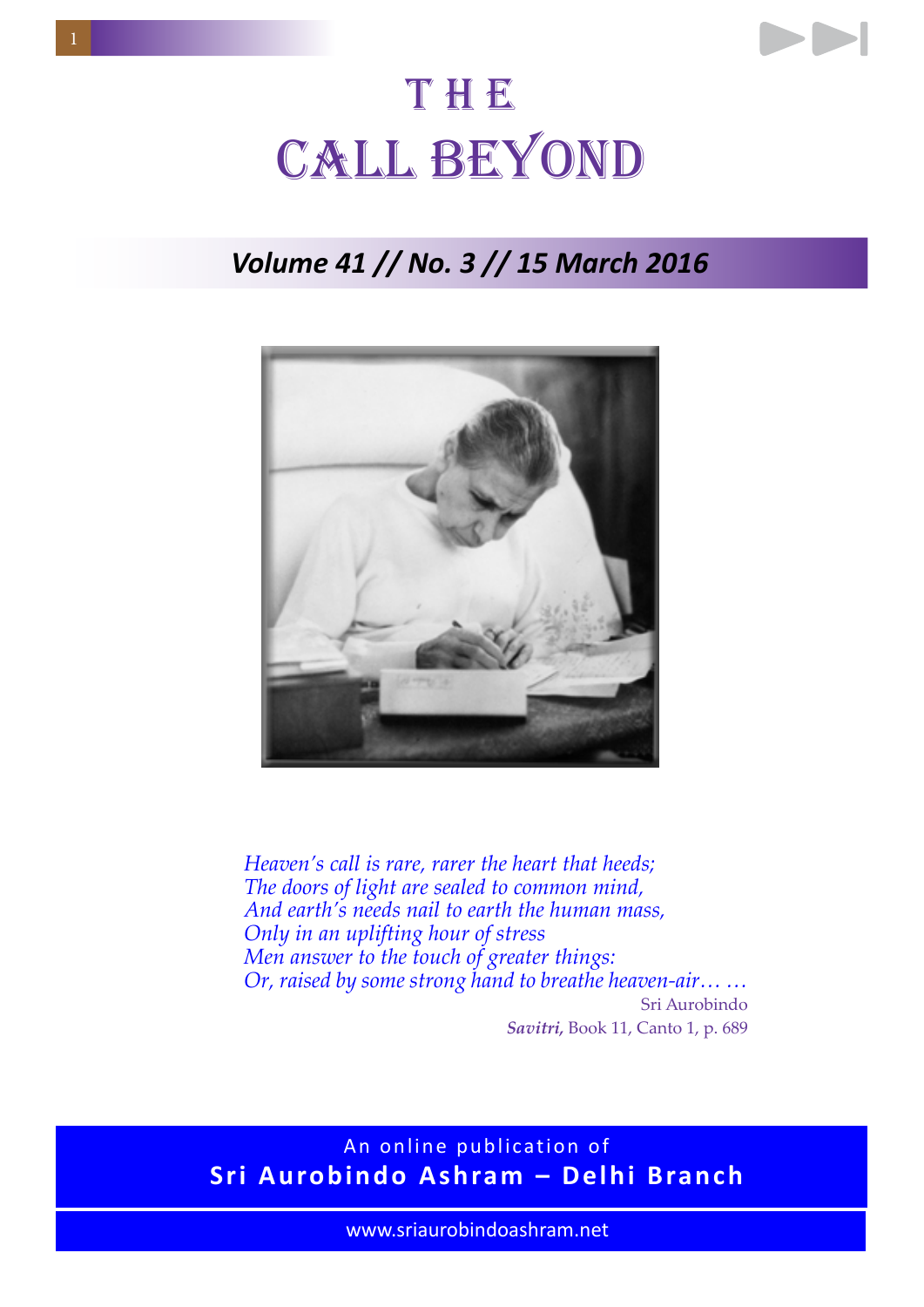# **KKA DDI**

## contents THE CALL BEYOND // MARCH 2016

# Contents

| Agni – The Divine Will $\ldots \ldots \ldots \ldots \ldots \ldots \ldots \ldots \ldots \ldots \ldots$                                                                                                            |
|------------------------------------------------------------------------------------------------------------------------------------------------------------------------------------------------------------------|
|                                                                                                                                                                                                                  |
| Devi Karunamayee - a Spiritual Musician 10                                                                                                                                                                       |
|                                                                                                                                                                                                                  |
|                                                                                                                                                                                                                  |
|                                                                                                                                                                                                                  |
|                                                                                                                                                                                                                  |
| • Feedback from an international group led by Prof. Shyam<br>Feedback from a group visiting from Canada 14<br>Feedback from Visitors to Auromira Vidya Mandir, Kechla15<br>Feedback from Visitors to Mirambika15 |
|                                                                                                                                                                                                                  |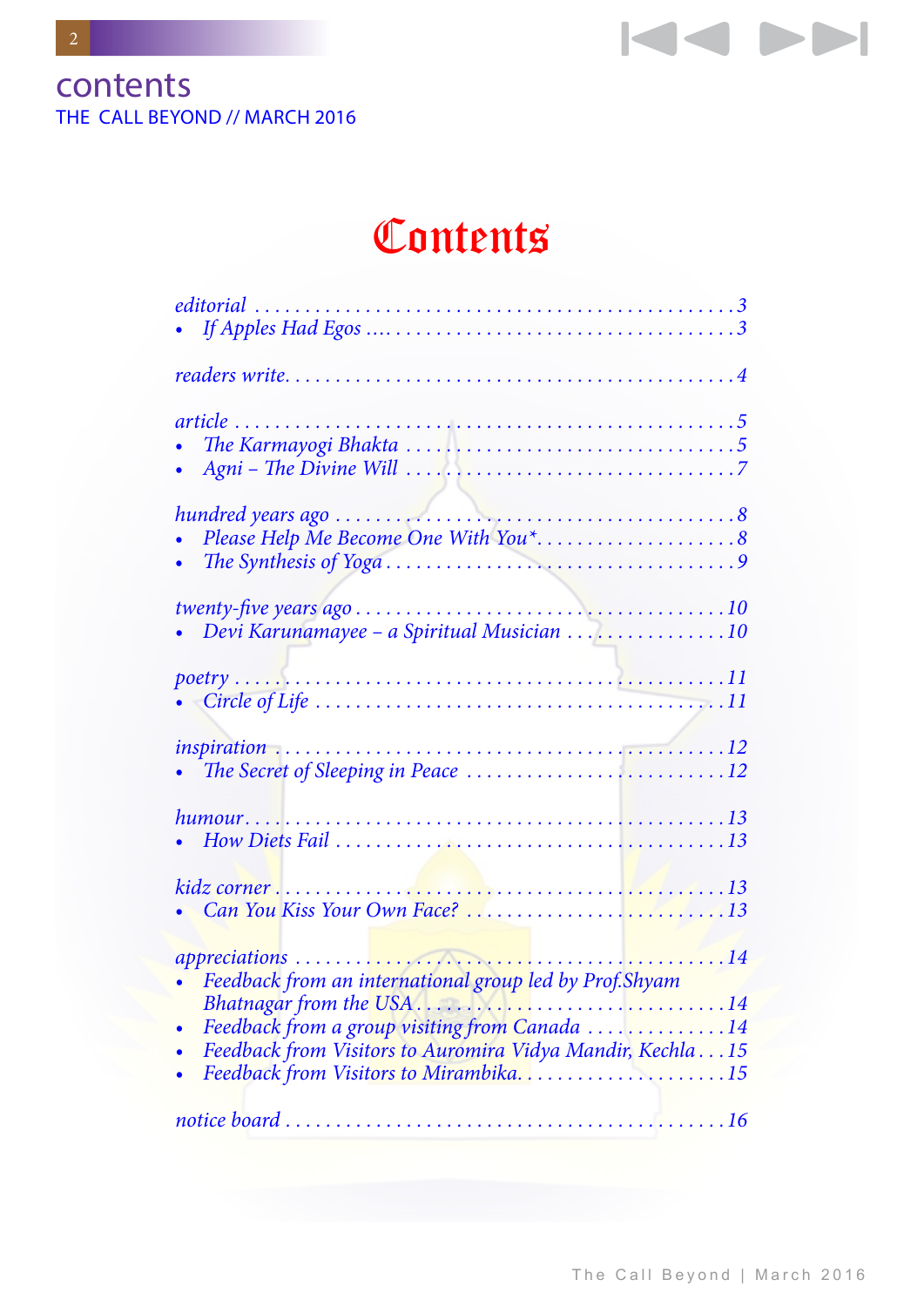# <span id="page-2-0"></span>editorial

## If Apples Had Egos …

*For him is his self a friend in whom the (lower) self has been conquered by the (higher) self, but to him who is not in possession of his (higher) self, the (lower) self is as if an enemy and it acts as an enemy.*

*The Gita, 6:6*

 $\blacksquare$ 



I magine an apple tree. The apples are plucked,<br>Land packed in a box. Soon they forget that *and packed in a box. Soon they forget that they came from the same tree. They start looking around. One of the apples thinks, "I am better than the apple next to me because I am more red". Another apple thinks, "I am better than the apple next to me because I am more sweet". Yet another apple thinks, "I am better than the apple next to me because I am bigger". One of the apples is just observing all this, and starts thinking, "I am better than all these apples because, unlike them, I am not showing off". This is what would happen if apples had egos.*

Tow imagine a box of apples from Kashmir next to a box of apples from Himachal Pradesh. *Now these apples forget their individual differences. The apples from Kashmir start saying they are better than those from Himachal because they are crunchy; and those from Himachal start saying that they are better because they are soft like silk. Now imagine boxes of apples next to boxes of oranges. Now all the apples unite to say that they are better than oranges because they are rich in iron; and the oranges respond by saying that they are better than apples because they are rich in vitamin C. Now imagine boxes of fruits next to boxes of nuts. Now all the fruits unite to say that they are better than nuts because they are not fattening; and the nuts respond by saying that they are better than fruits because they symbolize the dictum: 'small is beautiful'. This is how collective egos express themselves at different levels.*

Thank God, fruits and nuts do not have egos. But then, because an apple does not have an ego, the apple does not have the urge to improve either, the urge to become a better apple than it *already is. It is because human beings have egos that they have this urge. It is to fulfill the evolutionary urge guiding us towards divine perfection that human beings have been heavily overloaded with ego. It is because of the ego that human beings have passion for excellence. It is because of the ego that human beings act on the ethical impulse. It is because of the ego that human beings decide to walk the spiritual path. It is only when they have gone pretty far on the spiritual path that they are ready to shed the ego. It is only after a long journey by train that we are ready to throw the railway ticket away and get into a taxi. Till then, the ticket is a precious document which we keep very carefully in a purse. It is only after a long journey with the ego intact that we are ready to eliminate it, provided the journey has been performed well. Till then the ego is a precious possession which we might as well preserve in the purses bearing labels such as 'pride', 'self-love', 'self- worth', 'self-esteem' and 'self-confidence'.*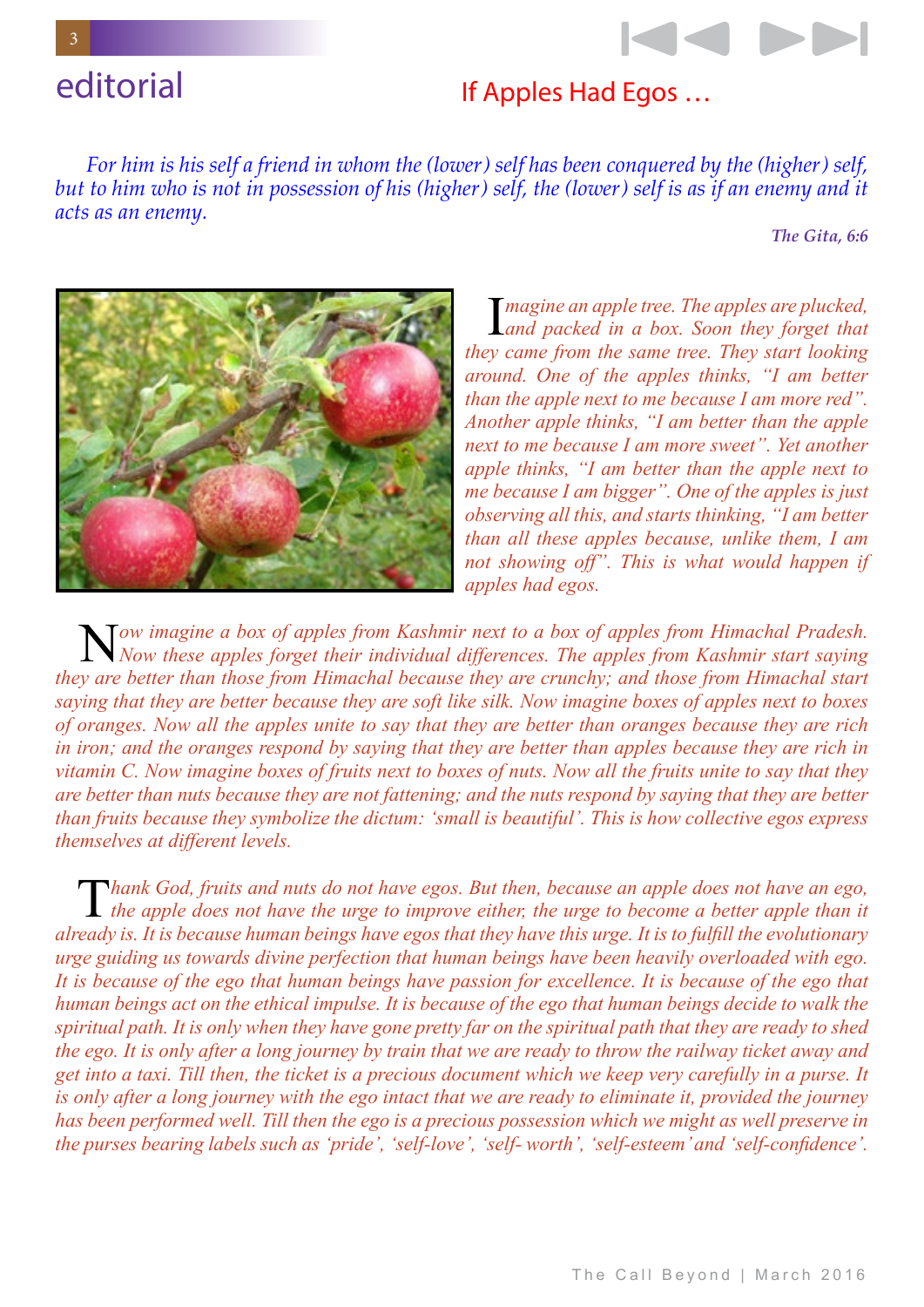#### <span id="page-3-0"></span>ACKNOWLEDGEMENT

Picture downloaded from http://all-free-download.com/free-photos/download/fruit apple tree [harvest\\_228119\\_download.html](http://all-free-download.com/free-photos/download/fruit_apple_tree_harvest_228119_download.html )

(First posted as a blog on The Speaking Tree on 18 February 2016, to which the link is: [http://www.speakingtree.in/blog/if-apples-had-egos\)](http://www.speakingtree.in/blog/if-apples-had-egos)

# readers write



From Left to right, Marcos (Sundfeld) Mukti, Dr. Ramesh and Diego Mello.

Dear Dr. Ramesh,

It is a great pleasure keep in touch with you and receive the ashram magazine, it makes me feel nearer the ashram and all the great people that I knew there.

Last week I started a translation [into Portuguese] of two little books, the first is Elements of Yoga, as you recommend, and the other is one little compilation called Ideal Parent , Ideal Teacher. The first book opened my eyes and my heart with the clear words of Sri Aurobindo. There are so many questions that are my own questions!

Thank you very much for everything! Diego Mello

(From Brazil, in an e-mail dated 3 February 2016) p.s.: I'm loving your book Kavya Makes Up Her Mind!

Dear Dr. Ramesh,

It will be a pleasure for our hearts to keep in touch with you and receive the ashram magazine. I'm reading Essays on the Gita and i know that Sri Aurobindo will introduce his teachings into my Soul.

I'm so happy because i'm sure i can count on you !

Greetings! Fraternal hug Marcos (Sundfeld) Mukti (From Brazil, in an e-mail dated 5 February 2016)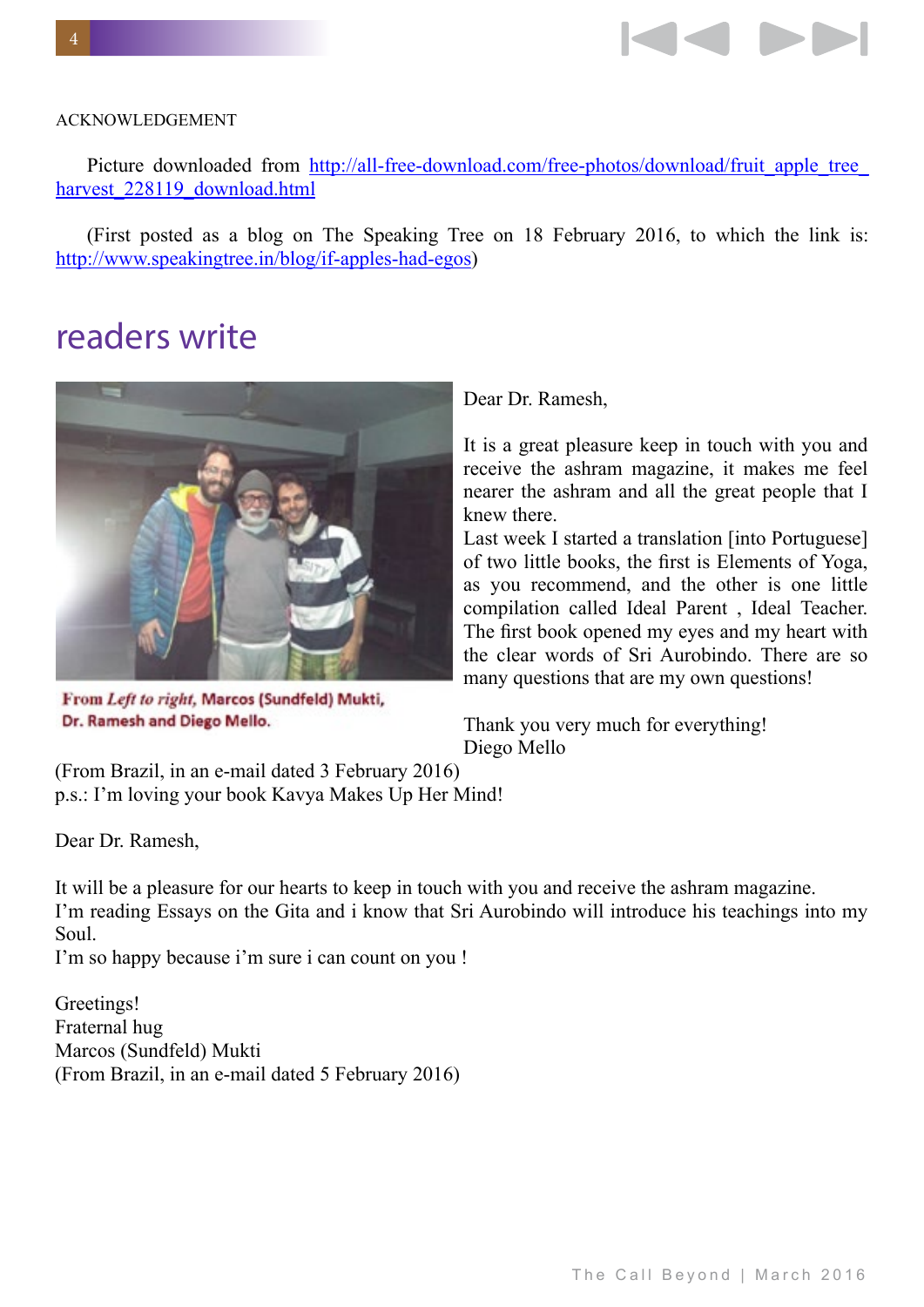

## <span id="page-4-0"></span>article The Karmayogi Bhakta ACHARYA NAVNEET

*Karmayoga and bhaktiyoga are the two out of apparently multiple paths of yoga mentioned in the Bhagavad Gita, although Lord Krishna reduces them to two in the third chapter and then eventually to one, in the fifth chapter. Acharya Navneet shows the interrelationship of these two streams, and brings out how both of them cater to some of our basic needs by tapping the ultimate and inexhaustible source of all that exists.*

Human beings are programmed for *activity*, not for rest. Sleep is not an end in itself; sleep prepares us for activity. Prolonged inactivity leads to boredom, which can be 'killing'. That is why, for most people, any work is better than no work at all.

We are also programmed *to feel connected*. That is why loneliness can drive us crazy. People who live alone have, on an average, shorter life-spans than those who live with somebody, even if that somebody is a pet. Being connected to people even on social networking sites in cyberspace can keep us amused. Solitary confinement is a *much more* severe punishment than just imprisonment.

Finally, we are also programmed to *seek love, care and security*. Seeking love, care and security facilitates our survival. This tendency of seeking love, care and security gets manifested as greed and fear (or, *raga-dvesha – raga* and *dvesha* are not the translation of greed and fear but *greed+fear = raga+dvesha*).

It's the greed and fear which normally drives all the activities in a human being although it looks like he or she is exercising his or her free will. Either we run after desirable things and situations (greed) or run away from unpleasant things and situations (fear). And we feel that this pursuit will eventually make us permanently happy.

A child finds its love, care, security, connectedness and avenues for activity in the home environment, primarily from its parents. The child is primarily driven by survival instincts which manifests in the form of different shades of greed and fear. A child consumes much more than what it can give back. At that stage, the child has an 'entitlement personality'. That is okay in childhood. But when the child grows into an adult, it realizes that if it tries to get more and more from the world without giving anything in return, people try to keep away from him. The child's pursuit of *seeking love and care* now comes in conflict with its *desire* to *remain connected*. People try to keep away from a person who only takes but doesn't care to give back.

He or she, then tries to compensate for it by acquiring more wealth and power. He now attracts people, but these are people who are not his friends; these people want to get close to him to benefit from his wealth and power.

Those, who see through the limitations of being driven by greed and fear all the time, want freedom in action – not guided by greed and fear, but only guided by what is right and wrong. We call such people as mature. When these people offer their actions, which are aligned with the dharma, to the All pervasive *Ishvara*, and accept the result as *prasada*, they are the *karma yogis* and they are the *bhaktas*.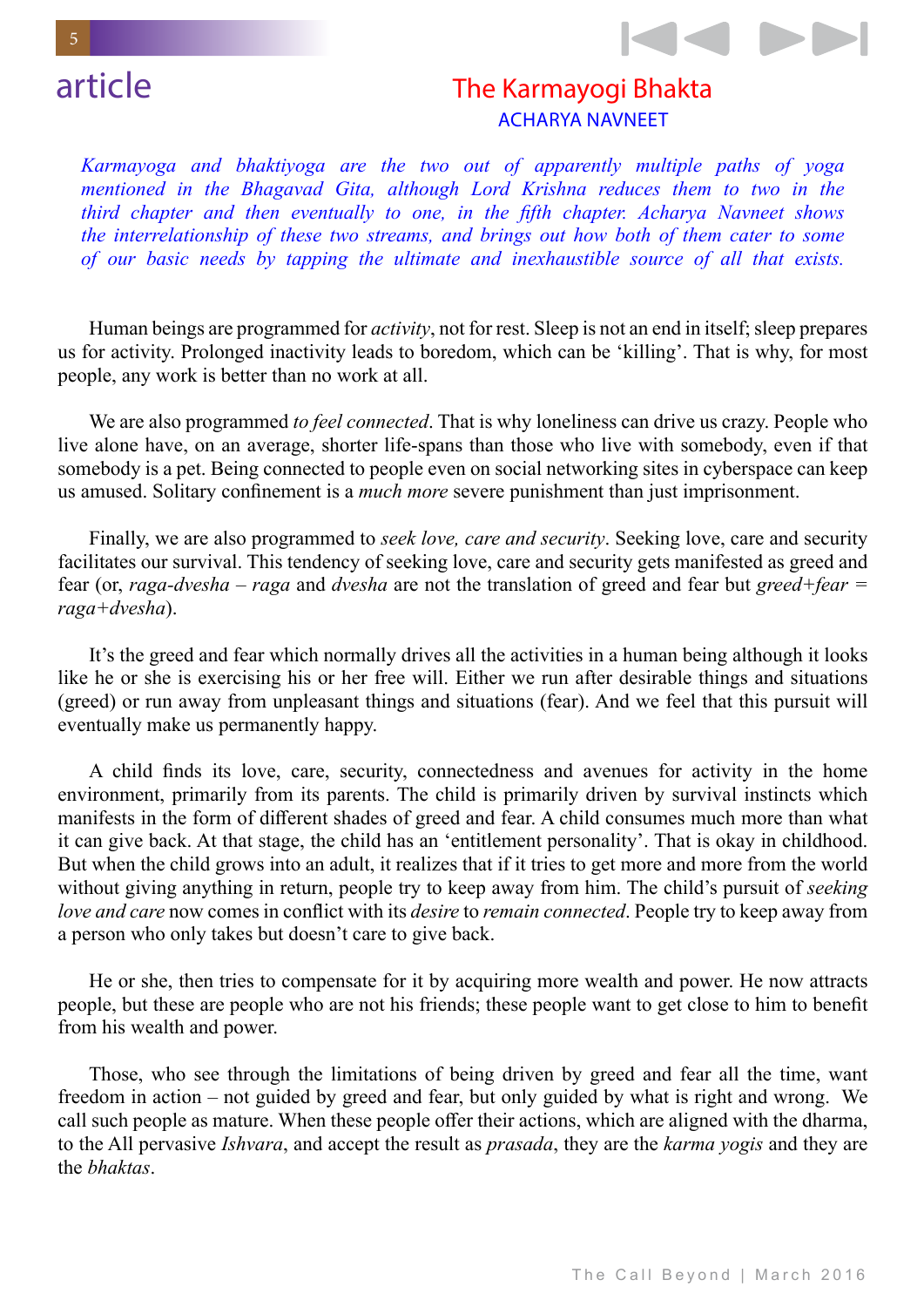



A *karmayogi* is not someone who works extremely hard. A *karmayogi* is not someone who does a particular type of work. A *karmayogi* is a person who works with a certain attitude. He works with the knowledge that his ability to do something, and the circumstances that enable him to do something, have been given to him by the Divine. Correspondingly, the outcome of what he does is also in the hands of the Divine. Further, he realizes that he has been given the privilege of doing something so that he can do something for others. The fulfillment of his needs from the work is a by-product. This culminates in work as an offering to the One whose hidden hand is behind all work and its outcome.

A *karmayogi bhakta* engages with the world, and indulges in worldly activity. But he is not

dependent on the world for fufilling his basic needs. He is active. He feels connected to the Divine, the connection that never deserts him, the connection that he can fully trust. He gets the ultimate in love, care and security from the Divine. Not that nothing can go wrong with his life. But now he does not fear anything because he is secure in his relationship with the Divine, which matters to him more than anything else. To understand this, imagine a child playing the game of snakes and ladders. The child is ecstatic when it gets to a ladder, and fears the snakes. Now imagine this child playing the game with an adult. The adult is also playing the same game, but is free from the emotional upheavals of the child. A *karmayogi bhakta* can treat all ups and downs of life like a game of snakes and ladders. In that sense, yoga is the ultimate maturity that a human being can attain. (Editor's comment: Some people never grow up. Counsellors often get people who are very miserable because they have an 'entitlement personality').

*(Based on a talk given by Acharya Navneet in the Meditation Hall of Sri Aurobindo Ashram – Delhi Branch on 29 November 2015 in a Sunday Satsang)*

A question asked at the end of the above talk:

*All economic activity is driven by greed. If greed disappears, would economic activity come to a standstill?*

Acharya Navneet's answer: It is generally true that all economic activity is driven by greed. It is also generally true that being relaxed means being sleepy. But it is possible to be relaxed and alert. Similarly, economic activity can be free from greed. Wealth can be generated with the attitude of trusteeship. The attitude is all-important in all worldly activity. For example, a child may be raised with the idea that the child will take care of me in old age, or with the aim of leaving behind in the world a good human being.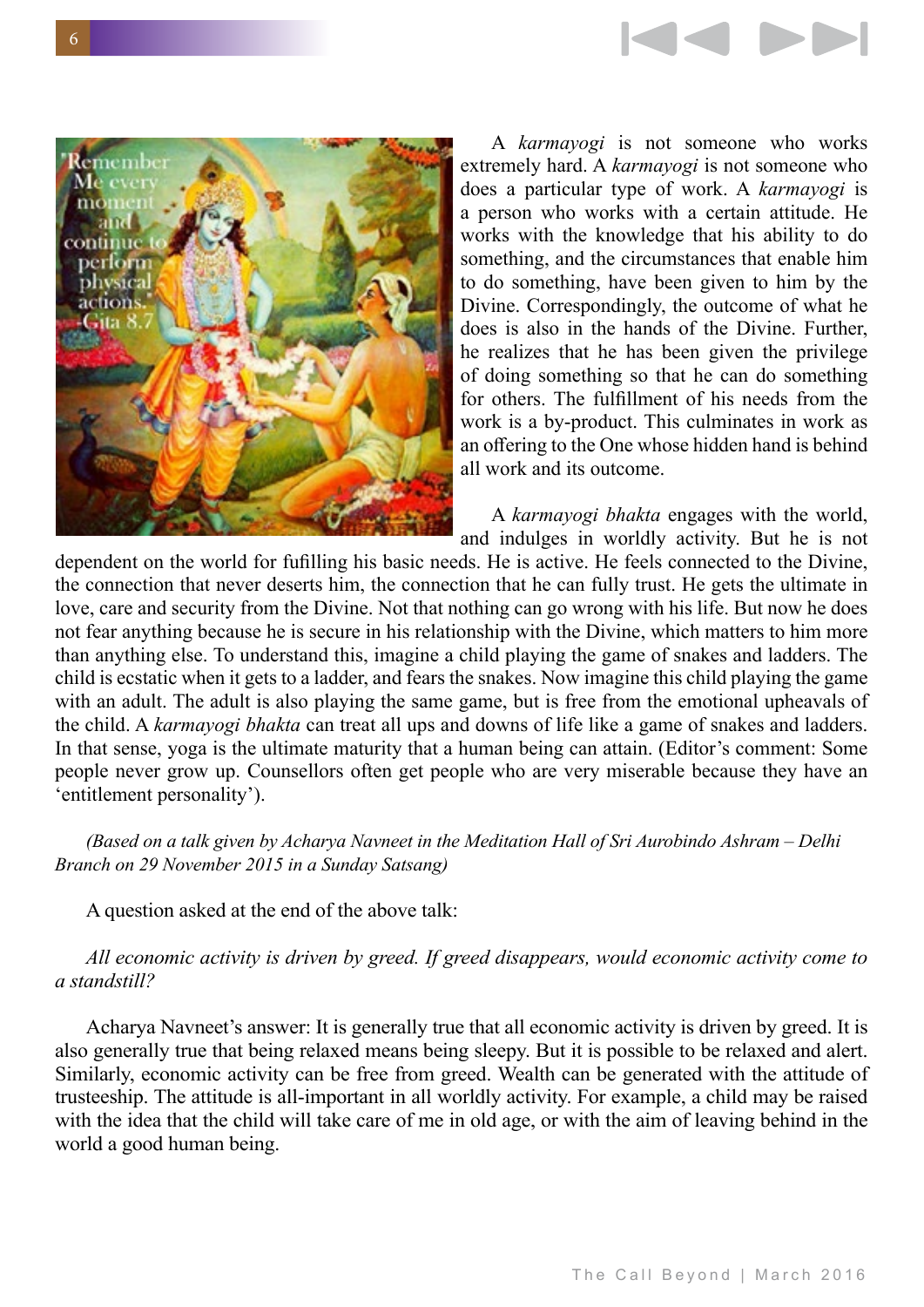# article

<span id="page-6-0"></span>7



### Agni – The Divine Will UDHAV SUREKA

#### *The article is fourth in a series based on Sri Aurobindo's 'The Secret of the Veda'*



Agni is the first and foremost deity in the Vedas. A very large portion of the *Rig Veda* is entirely dedicated to Agni, and hymn after hymn invokes it with the choicest of praises.

But who is *Agni*? Is it only the sacrificial fire that is being so earnestly praised? Sri Aurobindo explains in *The Secret of the Veda* that to the minds of the Rishis, Agni had a profound spiritual meaning, that it was a conception entirely psychological, and that physical fire was only a suitable device to represent this deep significance.

Each word in Sanskrit derives its meaning from its root, and the word 'agni' holds the meaning of *strength, force*, and *brilliance* (1). Therefore, Agni is always presented in the Veda, *in the double aspect of force and light* (2). It is the divine *force* or power which is rooted in the light of the divine knowledge. It is therefore referred

to as *jātavedas – the knower of all births.*

Sri Aurobindo writes: *"Psychologically, then, we may take Agni to be the Divine Will perfectly inspired by Divine Wisdom, and indeed one with it, which is the active or effective power of the Truth-consciousness."*(3)

To illustrate, Sri Aurobindo analyzes the following hymn among many others:-

*Agnir hotā kavikratuḥ, satyaś citraśravastamaḥ; devo devebhir ā gamat* – R.V. I.1.5

Here, Agni is first addressed as the *hotā*, the priest. The priest leads the sacrifice with his knowledge. Agni, the Divine Will, leads man to perform actions based in Truth-consciousness.

*"… it is repeatedly said (in the Veda) that the gods have established Agni as the immortal in mortals, the divine power in man, the energy of fulfilment through which they do their work in him. It is this work which is symbolised by the sacrifice."*(4)

Next, Agni is called *kavikratuḥ*. Kavi is the seer of Truth. Agni, the Divine Will, works (*kratuḥ*) with the knowledge of Truth-consciousness. Agni is *satya*, true in his being, and *citraśravastamaḥ*, full of inspiration to do the perfect work.

Agni is *devo devebhir*, god with the gods, which means the divine or immortal power that coexists with other divine powers within our being.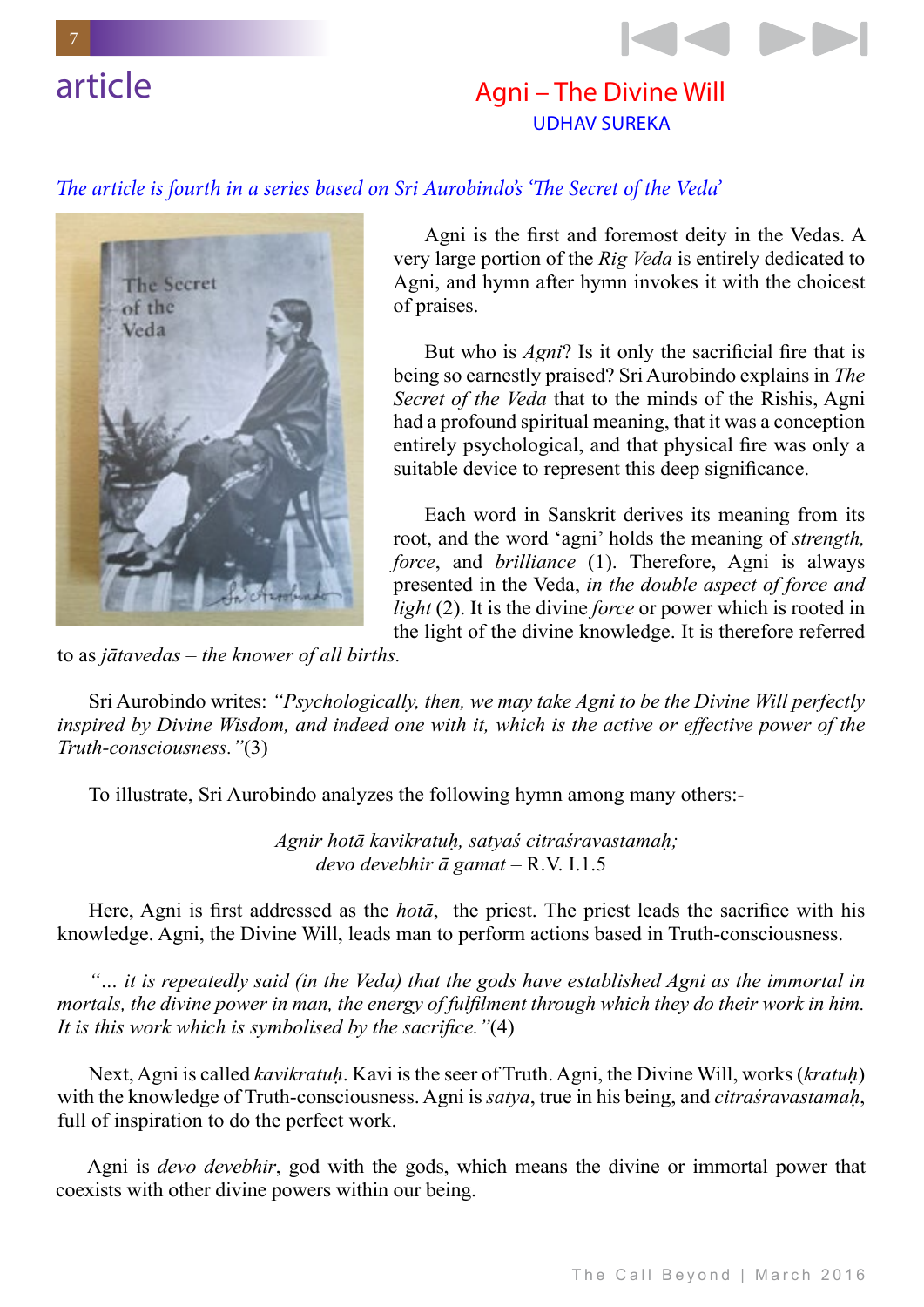

<span id="page-7-0"></span>*"… man by the right use of their mental action in the inner sacrifice to the gods can convert them into their true or divine nature, the mortal can become immortal."*(5)

This is how the Rishis saw Agni and its role in man's spiritual sacrifice. Sri Aurobindo works upon many such hymns to show how the Veda itself points us to the inner spiritual significance of its symbols. Through this analysis, he presents the principal ideas of the Veda:

*"…the invocation of the gods as powers of the Truth to raise man out of the falsehoods of the mortal mind, the attainment in and by this Truth of an immortal state of perfect good and felicity and the inner sacrifice and offering of what one has and is by the mortal to the Immortal as the means of the divine consummation."*(6)

#### **REFERENCES**

- *(1) The Secret of The Veda,* p. 56, Line 16
- *(2) The Secret of The Veda,* p. 65, Line 25
- *(3) The Secret of The Veda,* p. 65, Line 35
- *(4) The Secret of The Veda,* p. 65, Line 30
- *(5) The Secret of The Veda,* p. 66, Line 33
- *(6) The Secret of The Veda,* p. 68, Line 34

# hundred years ago Please Help Me Become One With You\*



O Thou divine inhabitant of this gross form, Thou seest that it is a mass of limitations: wilt Thou not break all these limitations so that it may participate in Thy infinity? Thou seest that it is full of obscurities: wilt Thou not dissolve this darkness with Thy resplendent light so that it may participate in Thy brightness? Thou seest it burdened with ignorant impurities: wilt Thou not consume all these impurities with Thy devouring fire of love, so that the being in



its integrality may now become one in all consciousness with Thee? … …

THE MOTHER (In *Prayers and Meditations,* prayer dated 23 January 1916)

\*Title given by the editor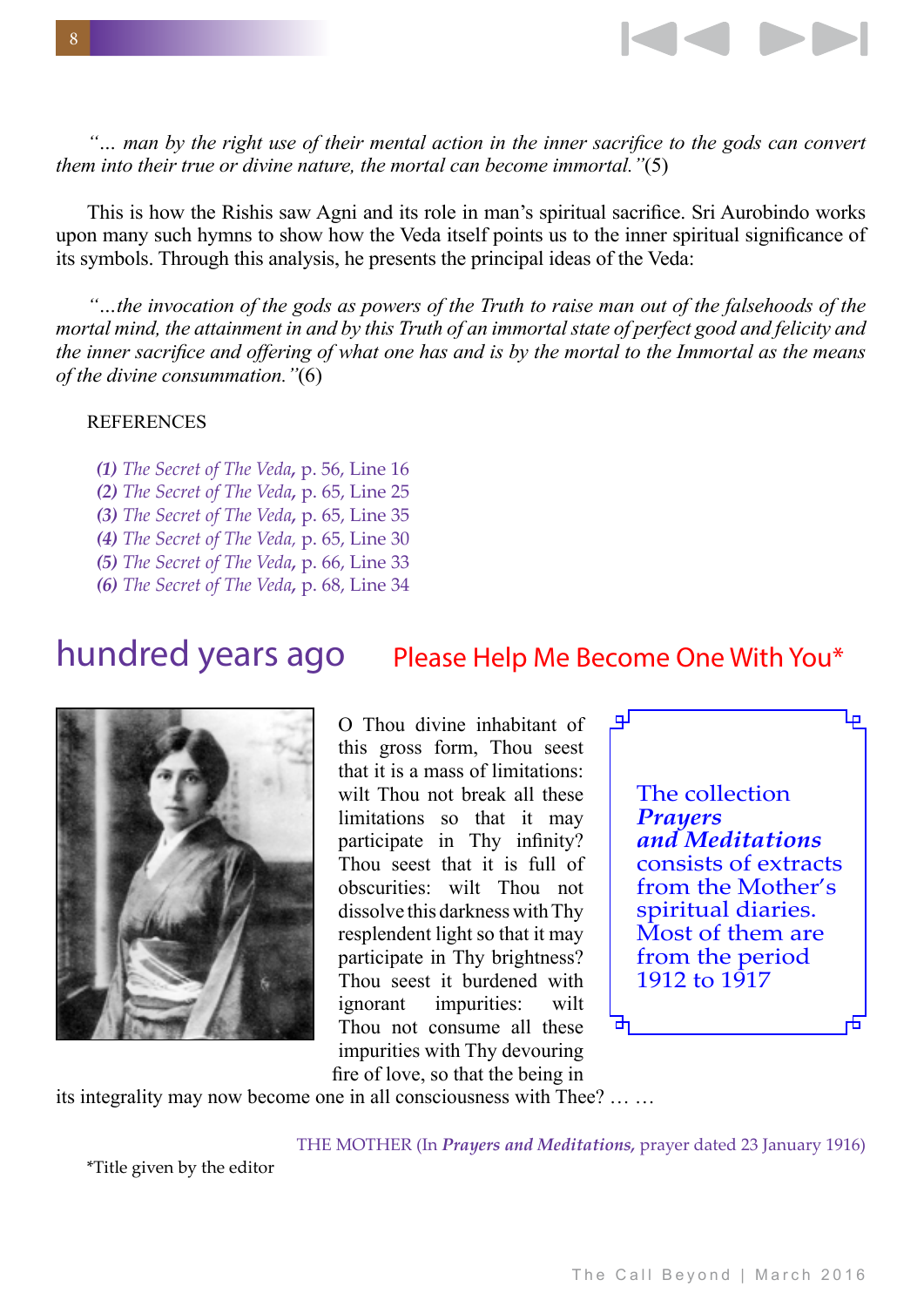

# <span id="page-8-0"></span>hundred years ago The Synthesis of Yoga

# **CONCENTRATION**



Purity, and concentration are indeed two aspects, feminine and masculine, passive and active, of the same status of being; purity is the condition in which concentration becomes entire, rightly effective, omnipotent; by concentration purity does its works and without it would only lead to a state of peaceful quiescence and eternal repose…. Therefore the two must proceed together, each helping the victory of the other, until we arrive at that eternal calm from which may proceed some partial image in the human being of the eternal,



omnipotent and omniscient activity…

The first step in concentration must be always to accustom the discursive mind to a settled unwavering pursuit of a single course of connected thought on a single subject and this it must do undistracted by all lures and alien calls on its attention. Such concentration is common enough in our ordinary life, but it becomes more difficult when we have to do it inwardly without any outward object or action on which to keep the mind; yet this inward concentration is what the seeker of knowledge must effect. Nor must it be merely the consecutive thought of the intellectual thinker, whose only object is to conceive and intellectually link together his conceptions. It is not, except perhaps at first, a process of reasoning that is wanted so much as a dwelling so far as possible on the fruitful essence of the idea which by the insistence of the soul's will upon it must yield up all the facets of its truth. Thus if it be the divine Love that is the subject of concentration, it is on the essence of the idea of God as Love that the mind should concentrate in such a way that the various manifestations of the divine Love should arise luminously, not only to the thought, but in the heart and the being and vision of the sadhaka. The thought may come first and the experience afterwards, but equally the experience may come first and knowledge arise out of the experience. Afterwards the thing attained has to be dwelt on more and more held till it becomes a constant experience and finally the dharma or law of the being…

Ordinarily, once the state is obtained, strenuous concentration will be found no longer necessary. A free concentration of will using thought merely for suggestion and the giving of light to the lower members will take its place. The Will will then insist on the physical being, the vital existence, the heart and the mind remoulding themselves in the forms of the Divine which reveal themselves out of the silent Brahman. By swifter or slower degrees according to the previous preparation and purification of the members, they will be obliged with more or less struggle to obey the law of the will and its thoughtsuggestion, so that eventually the knowledge of the Divine takes possession of our consciousness on all its planes and the image of the Divine is formed in our human existence even as it was done by the old Vedic Sadhaks. For the integral Yoga this is the most direct and powerful discipline.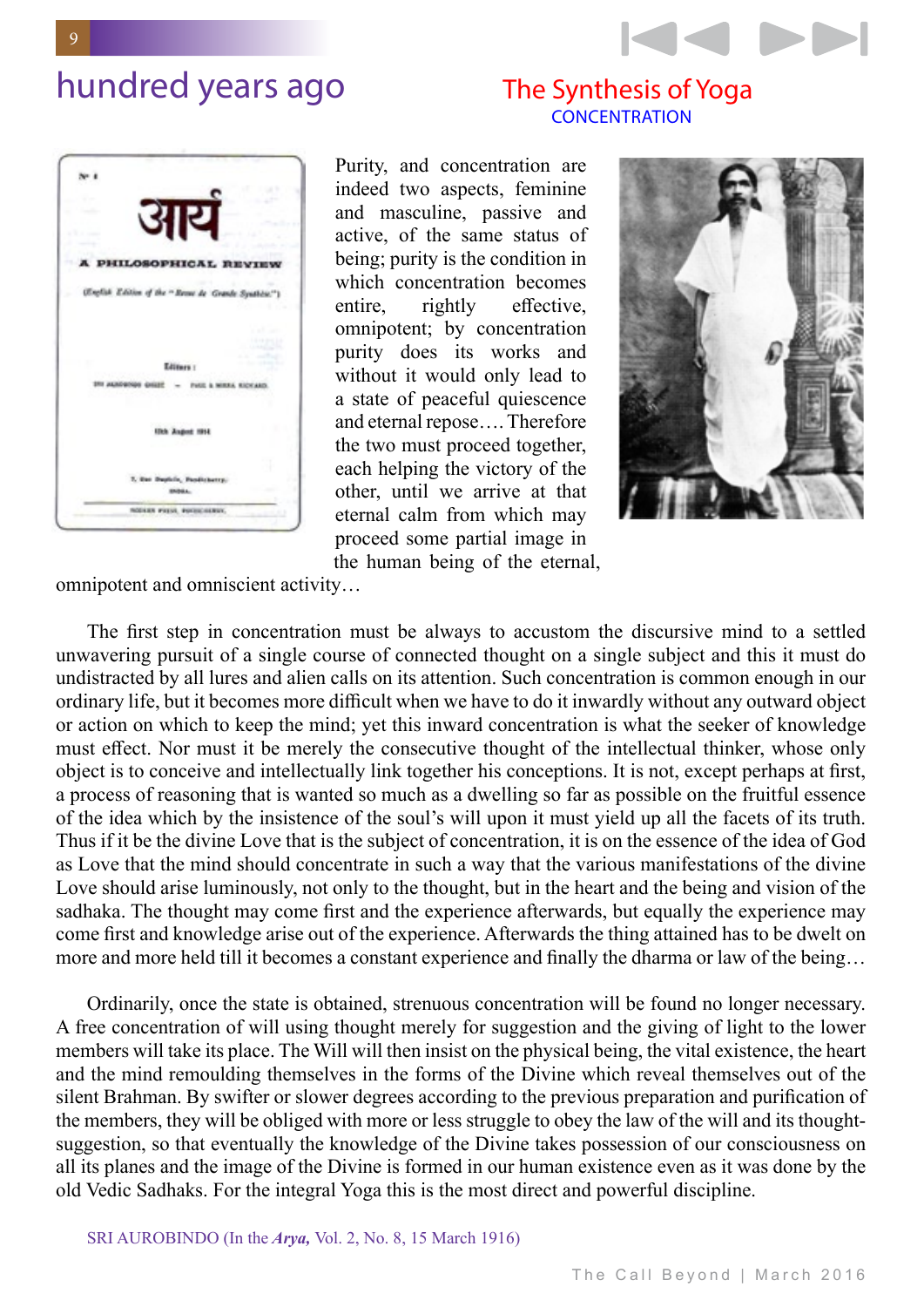



### <span id="page-9-0"></span>twenty-five years ago Devi Karunamayee – a Spiritual Musician A. RAMA RAO

Karunamayee needs no introduction to music lovers and spiritual seekers in India and abroad. Belonging to an illustrious family of educationists, music lovers and practitioners, she continued her academic and music pursuits with utter dedication. She had her initial training in music from Pandit Vinaya Chandra Maudgalaya of Delhi. Later, she came under the benign influence of Sufi saint and master, musician Pandit Pran Nathji, who initiated her into the very depths and heights of the sacred art, giving intensive training in mastering the finer points of Gharana – 'Krishna Vani' school of music.

Karunamayee gave a spiritual dimension to her style – singing devitional music for the soul and the Divine. The speciality of her singing is the austerity of the *Ragaas* command on the time-cycles, and the metrical aspect of poetry – "Chhanda Shastra", accurate use of *Shrutis*, beautiful blends of the rhythmic structure and super-structures rich with improvisations. Her rich Indian classical repertoire includes Dhrupad, Dhamar, Khayal, Thumri and

Dadra. She has been broadcasting creative light music (Literary), singing *bhajans, geets* (Modern Hindi lyrics) and Urdu *ghazals*.

For the last two decades, she has dedicated her music and her life to Sri Aurobindo Ashram, Delhi Branch, which was founded and fostered by Sri Surandra Nath Jauhar 'Faquir', one of the foremost disciples of Sri Aurobindo and the Mother with the blessings of the Mother. Many devotees assemble in the meditation hall of the Ashram daily to hear the soul elevating music of Karunamayee and experience spiritual upliftment and tranquillity.

For twenty years she conducted the daily prayers in the morning assembly in The Mother's International School with mass singing of 1200-1500 students and teachers – invoking Divine Grace and universal harmony.

Recordings of her *bhajans* and meditational music done by the All India Radio, the Sri Aurobindo Ashram, the Sri Centre International and the World Sufi Order, founded by late Sufi saint Hazarat Inayat Khan Sahib, are used by lovers of music and seekers of Divine Life all over the world as a sun-lit path to realise inner peace and divine communion. Hearing her music is itself a spiritual experience.

Karunamayee has travelled widely throughout Europe and America and her concerts have been widely acclaimed.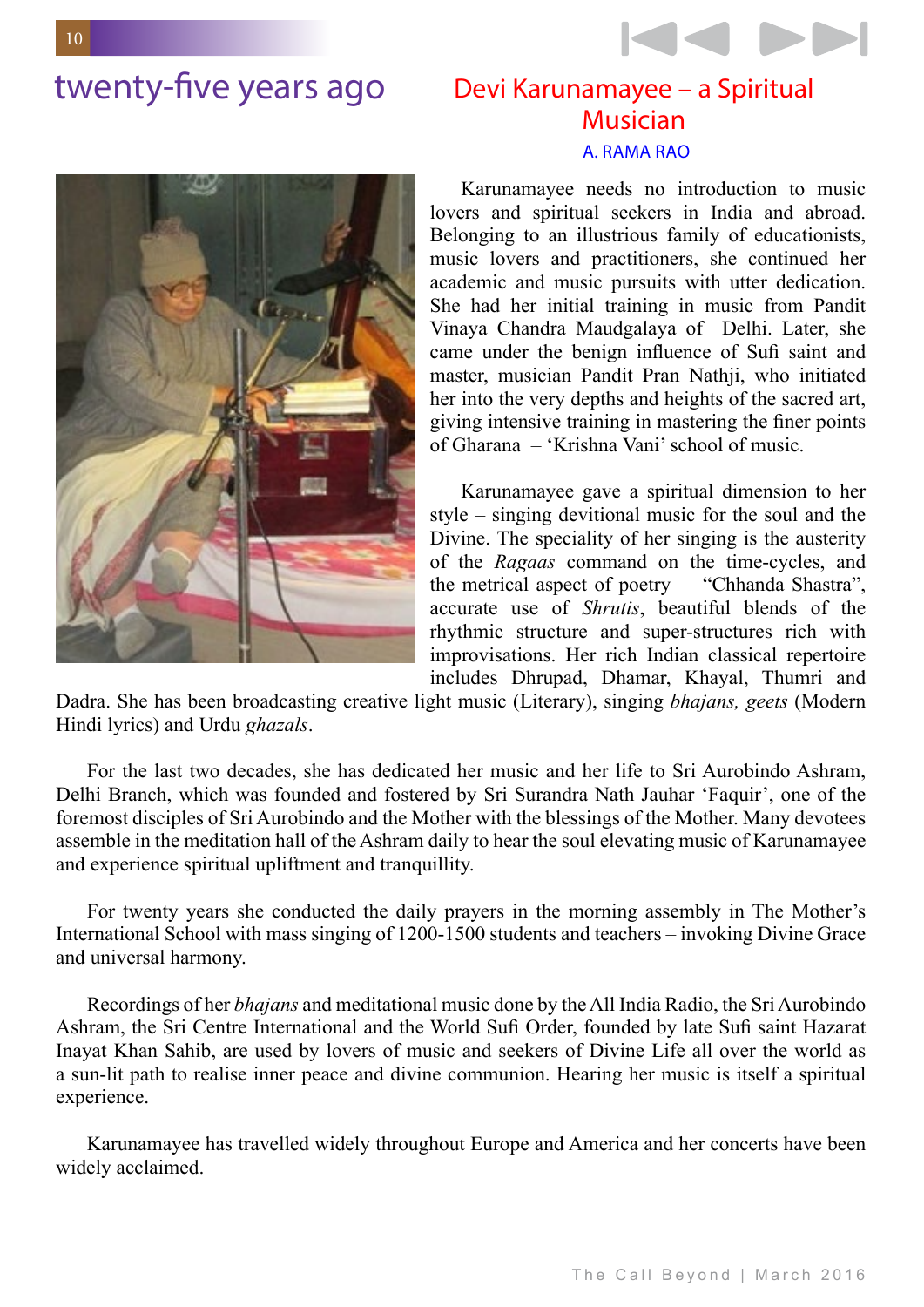

<span id="page-10-0"></span>To her, music is the ultimate hope for present day sufferings and stresses of humanity. Synonymous with "Harmony", music is the saviour power at the individual, collective, universal and even cosmic level, full of healing vibrations, rich with spiritual content. Surely it will fulfill the objective of the Creation, bringing forth the Ananda of the Creator, out of which He created the worlds, carrying it into every inch of His creation… the whole creation emerging as the epitome of 'NADA-BRAHMAN'.

> *In that Paradise of perfect heart and sense No lower note could break the endless charm Of her sweetness ardent and immaculate… Amid miraculous scents and wonder-hues He met the forms that divinise the sight, To music that can immortalise the mind And make the heart wide as infinity Listened, and captured the inaudible Cadences that awake the occult ear… Savitri*

Excerpts from *The Call Beyond,* Vol. 16, No.2, 1991, pp. 48-49..

poetry and the control of Life of Life of Life ANITA SHARMA

| ᄆ                                         | 무                                               |
|-------------------------------------------|-------------------------------------------------|
| Each morning in front of the balcony      | Circling the endless flora                      |
| Sometimes the sound forces me out         | She screams, she makes excuses                  |
| Sometimes the sight makes me doubt        | Just as she would have done<br>as a little girl |
| Imagining it to be the firm father of a   |                                                 |
| pampered little girl                      | I watch her firm father transform into a        |
| I follow the noisy shrill                 | firmer                                          |
| The scene moves me no end                 | Yet gentle, humane, son                         |
|                                           | Each morning, as my eyes fall upon the          |
| All of ninety, daily she is driven to the | two                                             |
| park                                      | The soul blissfully melts, I see God            |
| And delicately moved out like a white     | I pray for them, for the world                  |
| feathered bird                            |                                                 |
| Hands held, they walk                     |                                                 |
|                                           |                                                 |
| In baby steps                             |                                                 |
| о                                         |                                                 |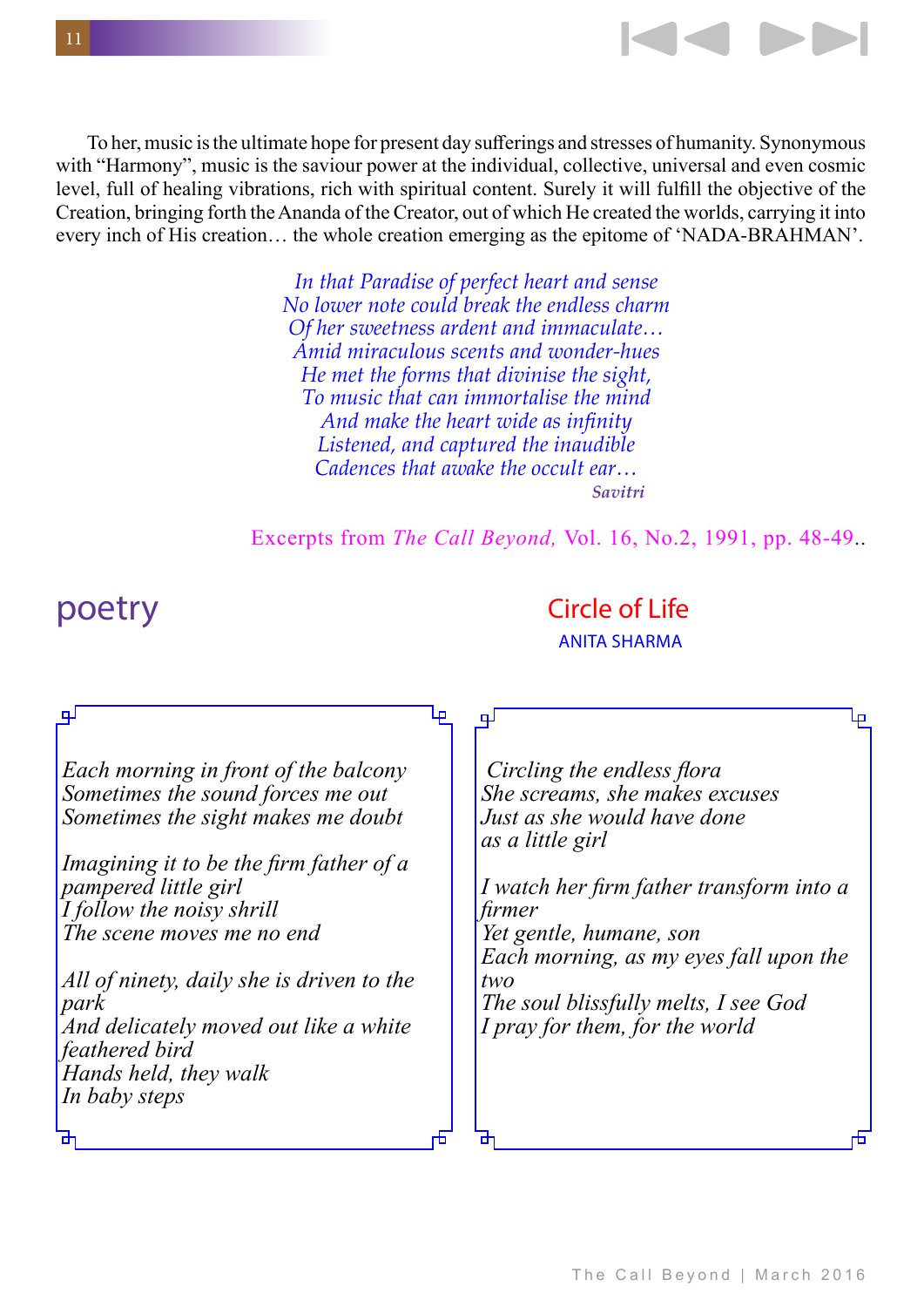

# <span id="page-11-0"></span>inspiration The Secret of Sleeping in Peace



Many know Nana Patekar as an actor, but not many know his other side – he has been a silent philanthropist for decades. He has been voluntarily keeping aside a part of the remuneration he has received for every film with the express purpose of helping the poor. Last year he went one step further. He had saved some money for buying a new car. But before he could do that, he was so moved by the visuals of farmers committing suicides because they could not repay petty loans that he decided to distribute that money to farmers in drought-

affected areas of Maharashtra. This is what is responding to the voice of the psychic being. His need was a new car; the farmers' need was to survive the drought. The farmers' need was more important, and he decided to use the money to meet their need rather than his own. When Patekar did that, he had thought of it as a one-time act. But when he visited the drought-stricken areas to distribute the money, he was so deeply touched by the plight of the poor farmers and their families that he was hooked to the cause for life. He set up an NGO, '*Naam*', to address this issue. His initiative inspired many more to offer time, money, land, office space, and what not. Among those who came forward was a tea seller who gave Rs. 2000, and even a beggar who gave Rs. 300. Everybody has a psychic being, the Divine within, to which he sometimes pays heed because, as Nana Patekar explains, "I want to be able to sleep peacefully… and how will that happen if Nana himself keeps punching me? I have to keep my inner Nana happy all the time." The 'inner Nana' is the psychic being. If we listen to its faint but clear voice, and act on it, we get lasting mental peace. On the other hand, if we do not, it keeps punching us, and that makes us uneasy, and makes it impossible for us to sleep peacefully.

(Based on an interview with Nana Patekar published in the *Reader's Digest* (India), December 2015, pp. 126-133 under the title 'Raindrop in the Drought')

#### *Editor's Note:*

*There are at least four lessons hidden in this story. First, that we all have an inner monitor that can guide us towards the best choices in life. Secondly, the amount given in charity is not as important as the spirit behind it. A small sum donated by a tea seller or a beggar may be more significant if it came at the cost of their personal needs than a bigger amount donated from the surplus funds parked idly in the bank account of a rich man. Thirdly, Nana Patekar distributing money to the needy instead of buying a car shows how even a rich person may give in charity at the expense of a personal need. Once a rich man went to Mother Teresa and asked her how much money she wanted for the good work that she was doing. She told him that she did not want much money. What he could do was that the next time he went to buy a suit and had selected the fabric, to not buy that fabric but instead buy a cheaper one. Then he may donate for her work the difference between the cost of the fabric that he liked the best, and the one that he bought. She thereby taught him the value of donating with the feeling that he was happy to give up something for the sake of meeting some need of another fellow being. Further, she showed how even a rich person could achieve that end. Nana Patekar followed the same principle when he decided to give away the money that he had saved for a car. Fourthly, one lamp lights many more. The initiative taken by Nana Patekar inspired many more, and gave them an opportunity to grow spiritually by thinking of others, by doing something for others.*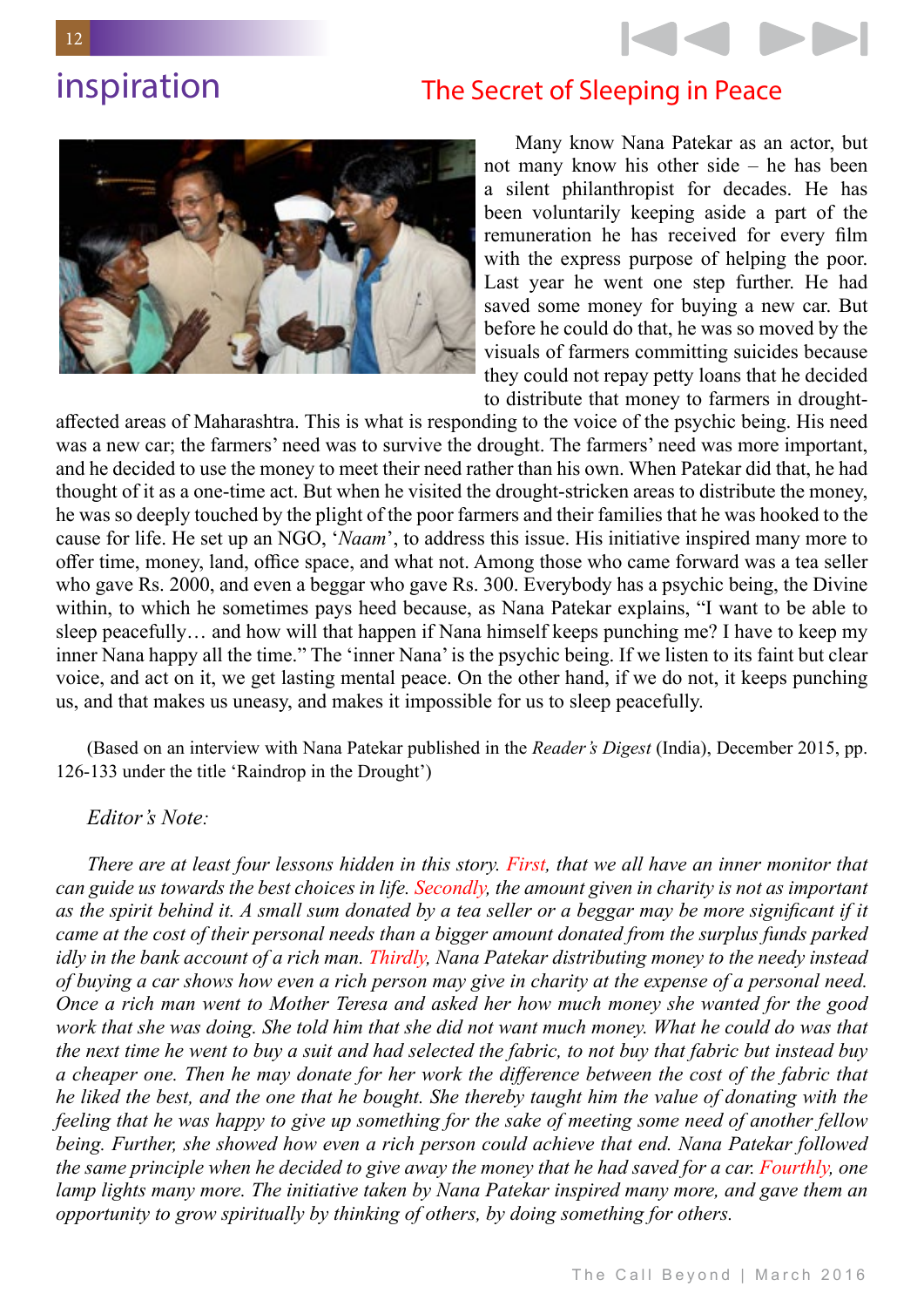# **KAD**

## <span id="page-12-0"></span>humour **How Diets Fail**

Once a woman went to a doctor, and told him that she wanted to lose weight. The doctor prescribed her a diet. After two months she went to the doctor again and complained that she had gained some more weight although she had taken the prescribed diet. On going into the details of what she ate from morning to night, the doctor discovered that the lady had been taking everything that she ate earlier, and to that she had added the diet prescribed by him. Similarly, some people go and learn meditation to beat stress. Then they complain that they are under still more stress, because to the previous stress has now been added the frustration of not being able to meditate. What they fail to realize is that just adding meditation to the daily routine will by itself not achieve anything unless the person makes a conscious change in the way he responds to events and circumstances to life.

*(Adapted from a joke heard in a discourse by Swami Anubhavananda)*

### kidz corner Can You Kiss Your Own Face? **SHISHU**

Maya is three.

She says, "I am a big girl now. I am three, and on my happy birthday, I will be four". When Maya's mother tries to feed her, she says, "Mummy, I will do it myself". When her mother tries to help her write, she says, "Mummy, I will do it myself". When her mother tries to help her climb the stairs, she says, "Mummy, I can climb on my own". When her mother tries to help her dress, she says, "Mummy, I can do it all by myself". When her mother tries to help her with the bath, she says, "Mummy, I will do it on my own". When her mother tries to help her brush her teeth, she says, "Mummy, I will do it on my own". When her mother tries to kiss her, she does not say, "Mummy, I will do it on my own". She lets Mummy do it.

After getting a kiss, Maya is very happy. Mummy is also very happy. Maya also gives a kiss back to Mummy. After giving a kiss, Maya is still more happy. Mummy is also still more happy.

Maya lets Mummy kiss her face. That is because Maya cannot kiss her own face. Maya's Mummy too cannot kiss her own face. I too cannot kiss my own face. Do you know somebody who can kiss her own face?

#### *Editor's note:*

*Toddlers have a tendency to do things on their own, even when they cannot do them well. They fall when they try to walk. They make a mess when they try to feed themselves. But that is how they learn to be independent. In general, their independence should be encouraged; but once in a while, the child should also be made aware that we are all interdependent. This story drives home the lesson of interdependence.* 

*Another important lesson implied in the story is that giving love and receiving love are both a source of joy. That is why Maya is happy when she gets a kiss, and still more happy when she gives a kiss. The same is true of her mother.*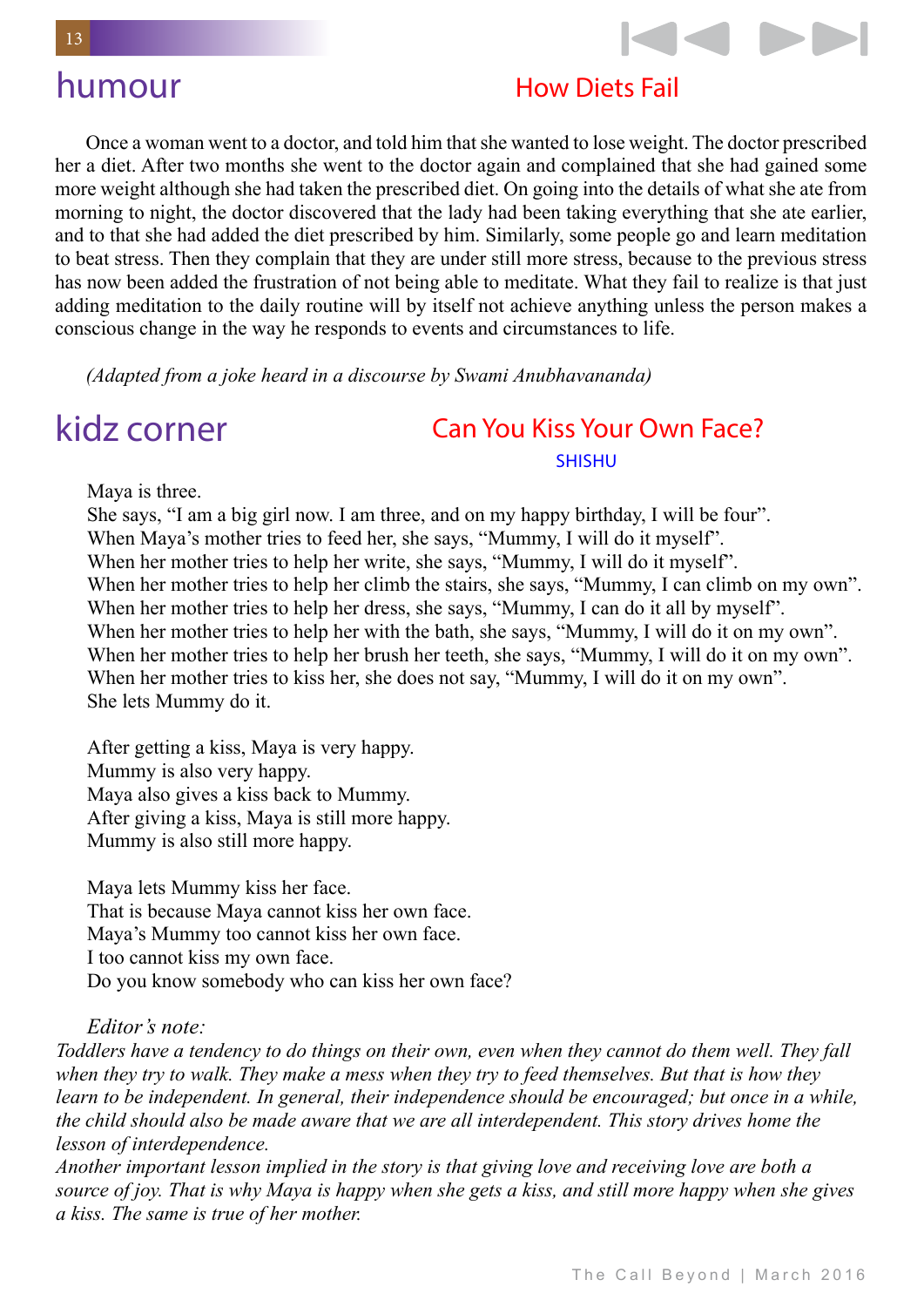

# <span id="page-13-0"></span>appreciations Feedback from a group visiting from Canada

*A group of 15 spiritually inclined persons, including a few yoga teachers, led by Ms. Karen Hamdon and Mr. Lawrence Dombro stayed in the Ashram for a few days. They participated in the celebrations associated with the sixtieth anniversary of the Ashram and the Mother's birthday, and also had on 21 February 2016 a session on the life-affirming spiritual philosophy of Sri Aurobindo and the Mother, and its role in living a happy, healthy and fulfilling life. Here is some of the feedback received from the group.*

Always appreciate deeply, the peace, love, guidance at the ashram. Dr.Bijlani, your way of teaching and sharing is so beautiful. I am deeply grateful to have had every chance to learn from you. Thank You for the reminders. *Karen Hamdon*

This is my first trip to India and first time staying in an ashram. So wonderful! Great experience. *Brian Murphy*

I am grateful to be in the ashram, and in India – the deep roots, the teachers of Yoga. I said I was a Yoga teacher, but what I am more so is a student. Namaste! *Marthe Murphy*

I enjoyed your talk. I am fairly new to Yoga, and thought it was only a physical pursuit (asanas). You helped me to grasp just how encompassing it truly is. To be honest I didn't even know what yoga meant before I came to India! *Karen Froberg*

Thank you Dr.Bijlani for your talk…I so enjoyed your images and metaphors for life's journey and the role of our choices and how to make good use of the tool/tools of yoga. Namaste *Mona Creasey*

### Feedback from an international group led by Prof.Shyam Bhatnagar from the USA

*An international group of 14 led by Prof. Shyam Bhatnagar, having participants from the USA, Russia, Netherlands and France stayed in the Ashram for a few days, and also had a session on how all life can become yoga, and how the goal of life is the same as the goal of yoga. Here is some of the feedback received from the group.*

I found the teachings of Ramesh Bijlani super useful and clear – very helpful to meditate on and to make the right choices – which is not my strongest point. The ashram atmosphere is beautiful and peaceful. I love it and wish I could stay longer. *Annelinde Dekker*

Thank you for your concise summary of what life is all about. I do expect to stay longer here, when I visit next time to India. *Joseph Camacho*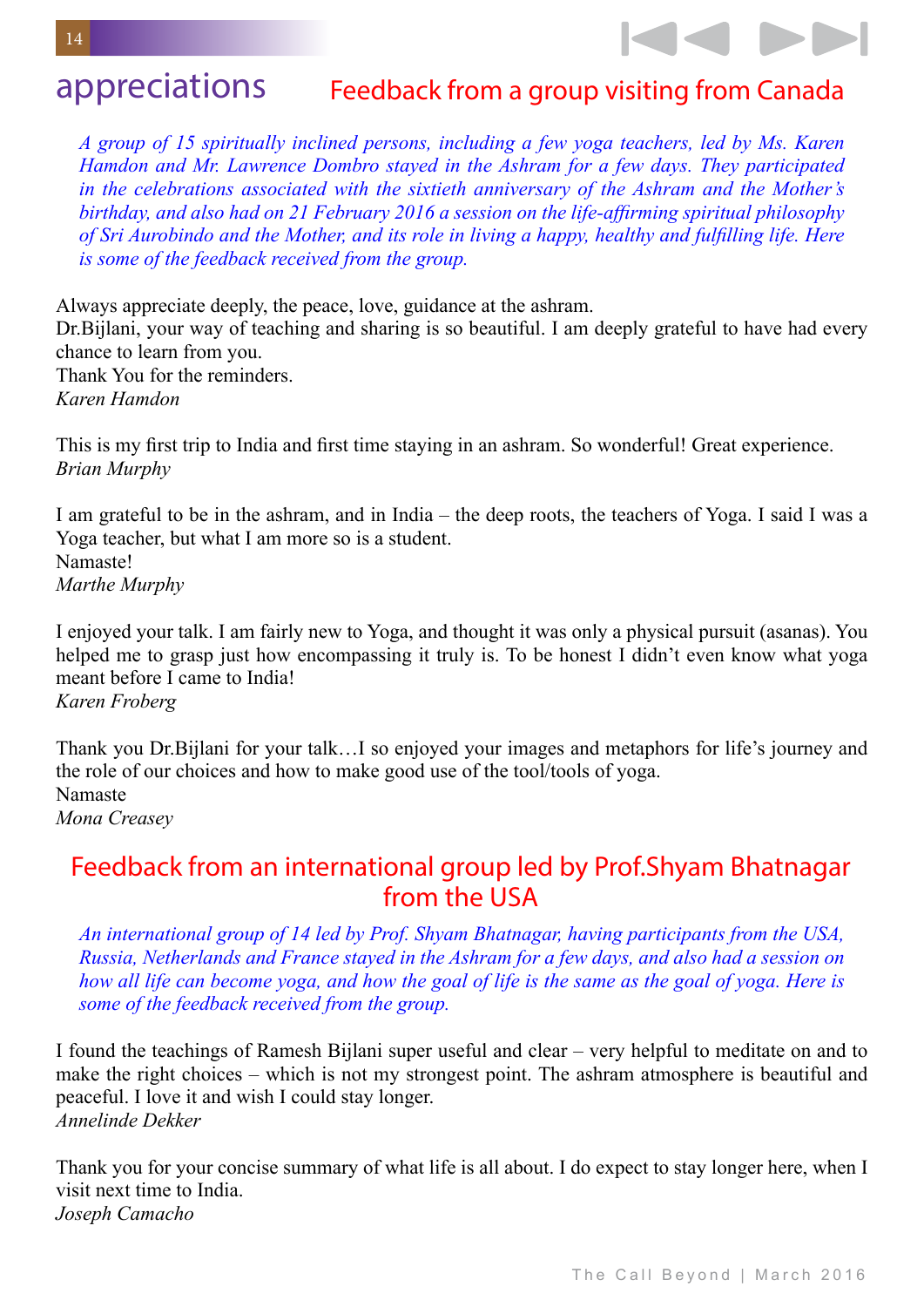

<span id="page-14-0"></span>The ashram is very peaceful and spacious and the food is simple and nourishing. This brings me tranquillity and helps the health of mind, body and soul. *Liane Nikitovich*

Aurobindo Ashram leaves me with a lasting feeling of peace and well-being. Thank you for giving us your time and knowledge of spiritual path this morning. *Kathy Gravereame*

I appreciate this lesson on the essentials, simply and profounldly expressed by Dr. Ramesh. My stay in the ashram was a very peaceful experience, a calling towards everyday Sadhna and Dharma. I thank all the wonderful people participating to do that. *Dominique Frilley*

My purpose of staying here is closely related to spiritual growth. Thank you for the clarity of your lecture which inspired me in confirming that intuition is a precious resource on the path and that we can get feelings and intellect going together towards the same goal.

Ram Ram *Le Boulch Elizabeth*

## Feedback from Visitors to Auromira Vidya Mandir, Kechla

Dear Pranjal,

Thank you very much for having us at Kechla and in all ways, it was a fabulous trip. We thank you for giving us the opportunity to explore and self-learn so that we better understand the pulse of the school, without being biased in any way. We would like to congratulate you and the team for the work that is being done at Kechla.

Also, we would like to appreciate all the facilities that were in place to make our stay comfortable. Please do thank all the members of staff on our behalf and communicate our heartfelt gratitude to each one of them for ensuring that our stay at Kechla was memorable.

Yours sincerely, *Prasad and Ann (in an e-mail dated 29 Feb 2016)*

## Feedback from Visitors to Mirambika

Dear Jayanthy Ma'am,

Thank you for providing us an opportunity to learn from the work of Mirambika. Though we could only come for a day, we spent our time well by observing the classes and speaking to Baren Bhaiya at length about various innovative practices being followed at Mirambika. He also suggested us a few books to go through, especially 'Life at Mirambika', so as to deepen our understanding.

Overall, it was a very fruitful experience for us and we would like to thank you for giving us an opportunity to learn. We also hope to visit you in future soon.

With love, *Divya and Ashish (in an e-mail dated 19 Feb 2016)*